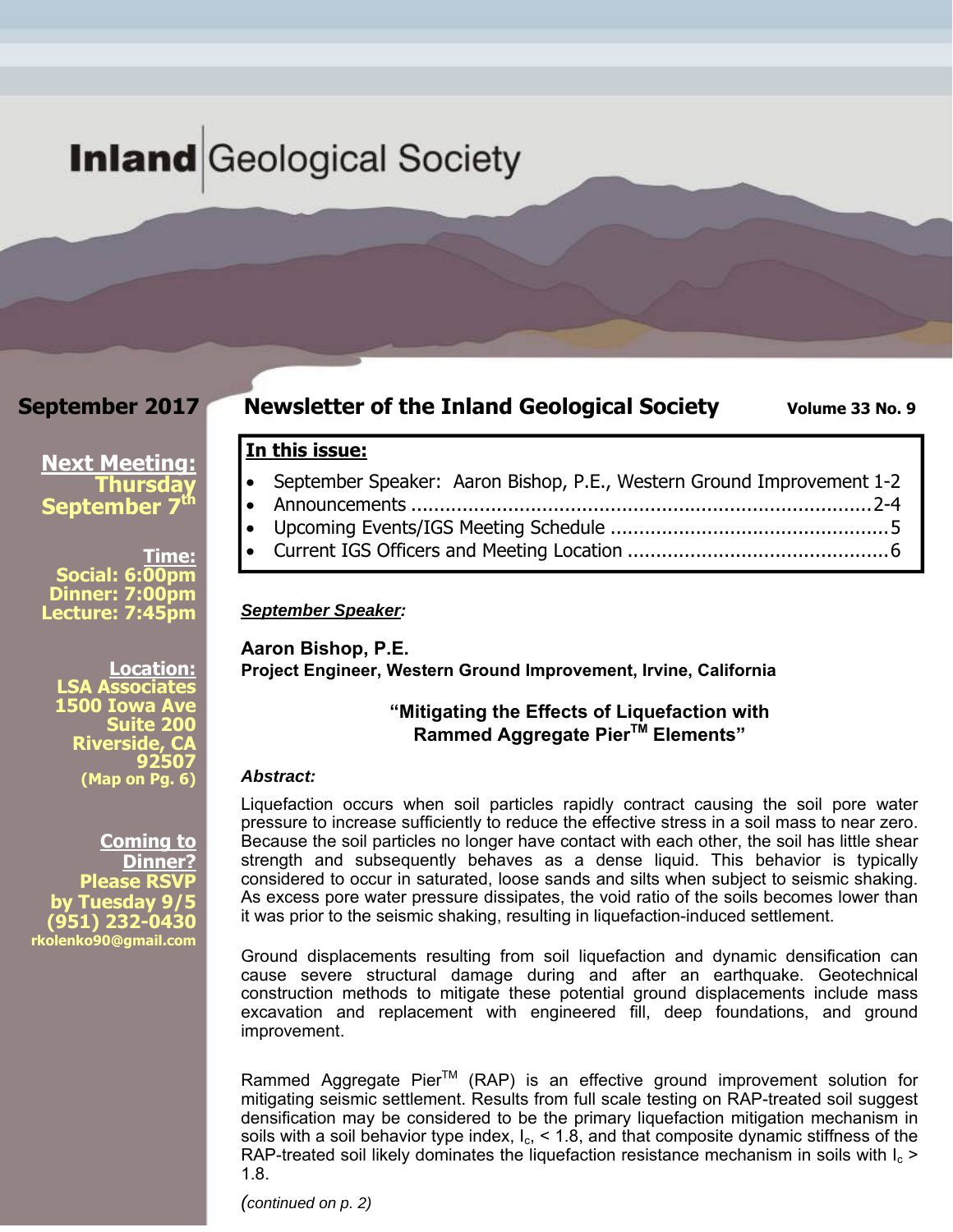*(continued from p. 1)* 

## *Biography:*

Western Ground Improvement (WGI) is a design-build engineering firm based in Irvine, California, serving California, Arizona, Nevada, and New Mexico. We specialize in providing Geopier ground improvement solutions to support settlement sensitive structures. Through continual research and development, Geopier has expanded its system capabilities to meet many ground improvement challenges. The systems have become preferred alternatives to massive over-excavation and replacement or deep foundations, including driven piles, drilled shafts, or augered cast-in-place piles. Thousands of structures around the world are currently supported by Geopier technologies. This proven experience ensures high levels of performance and reliability while providing value compared to traditional systems.

# **Release of Preliminary Maps of Seismic Hazard Zones**

# **August 17, 2017**

Ten proposed new and revised Preliminary Seismic Hazard Zone maps have been released as of August 17, 2017. Areas covered are within Contra Costa, Riverside, and San Mateo counties and affect the cities of Antioch, Belmont, Brentwood, Burlingame, Foster City, Hillsborough, Menlo Park, Murrieta, Oakley, Redwood City, San Carlos, San Mateo, Temecula and Wildomar. Following a review period that ends November 17, 2017, these maps will be superseded by Official Revised Maps on or about February 17, 2018, at which time the zoning becomes effective. The Preliminary Seismic Hazard Zone maps and their associated Evaluation Reports can be viewed or downloaded at http://www.conservation.ca.gov/cgs/shzp/Pages/ PreliminarySHZMaps.aspx.

# **For Those Working on Residential/Commercial Development in Los Angeles County**

The Geotechnical and Materials Engineering Division (GMED) of the County of Los Angeles Department of Public Works is now accepting Building and Grading permit application document submittals through a web application at the following URL: https://dpw.lacounty.gov/apps/esubmissions/gme/default.aspx. Permit applications must be filed with Building and Safety before documents can be submitted to GMED because a plan check application number must be provided on the upload screen. First-time users are required to create a site login, which facilitates future submittals and provides contact information should it be determined that additional information is needed to process the submittal. Documents submitted through the web portal include consultant's reports, building/grading plans, permit applications, fee receipts, etc., and must be in Adobe PDF format. Submittal of hard copy (paper) documents to GMED is no longer required. The web application will not accept plan check application numbers for applications filed through Land Development Division and some Contract Cities.

For information on submitting these projects, or for any other questions, please contact GMED at GMED Submittals@dpw.lacounty.gov, or (626) 458-4923.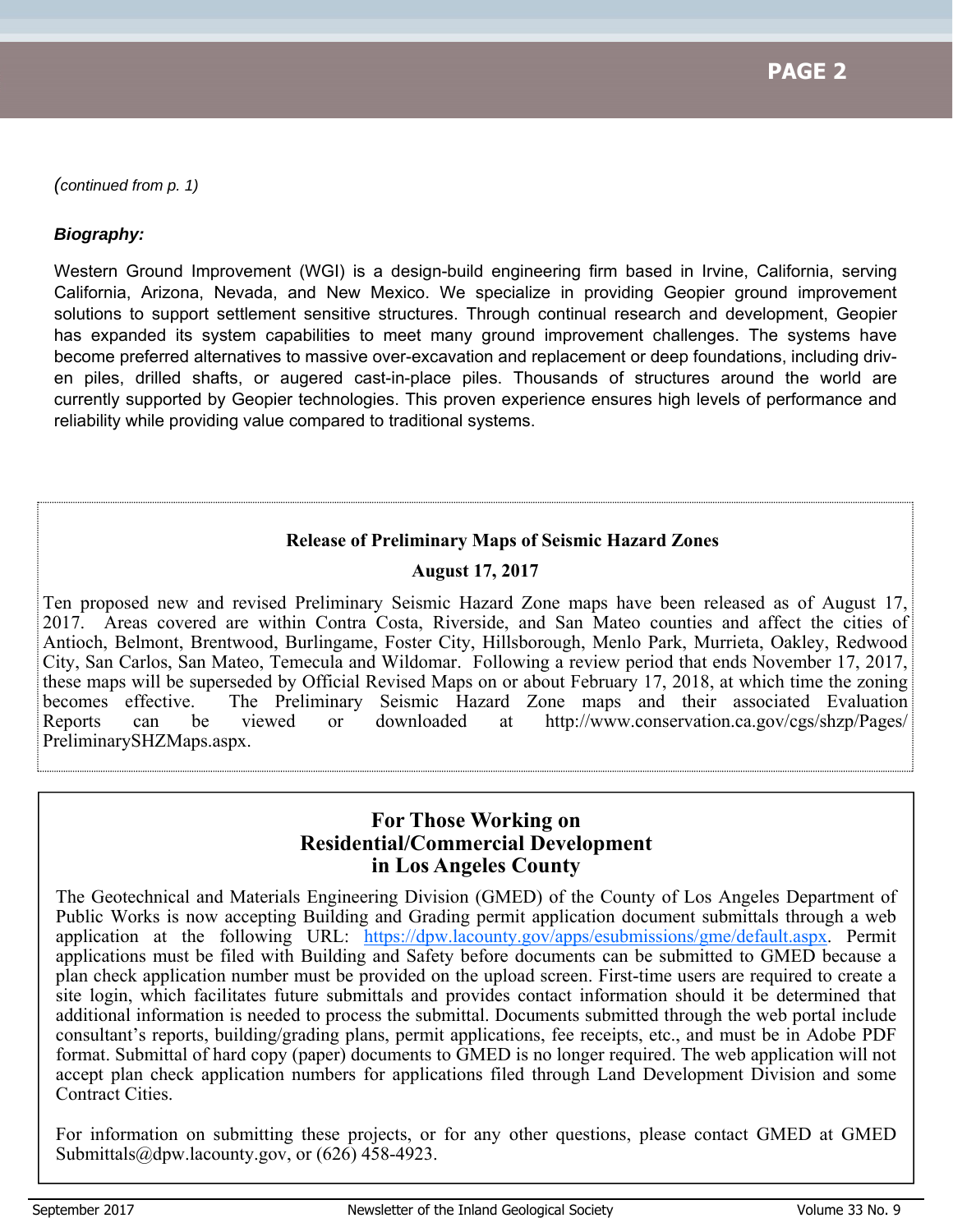# **CALIFORNIA DEPARTMENT OF CONSERVATION CALIFORNIA GEOLOGICAL SURVEY**

www.conservation.ca.gov

# **ANNOUNCEMENT OF PRELIMINARY REVIEW MAPS OF PROPOSED NEW AND REVISED EARTHQUAKE FAULT ZONES JULY 13, 2017**

Preliminary Review Maps of proposed new and revised Alquist-Priolo Earthquake Fault Zones were released to the Cities of Beverly Hills, Culver City, Los Angeles, Napa, Santa Monica, Vallejo, West Hollywood, and the Counties of Los Angeles and Napa by the California Geological Survey (CGS) on July 13, 2017. These maps are released under the authority of the Alquist-Priolo Earthquake Fault Zoning (AP) Act that was passed following the 1971 San Fernando earthquake. The AP Act is a state law designed to reduce the hazard from surface fault rupture during an earthquake.

Earthquake Fault Zones are regulatory zones that encompass surface traces of active faults that have a potential for future surface fault rupture. The index maps below (Figure 1) shows the general location of maps delineating the proposed Earthquake Fault Zones within the affected counties.

### **Review Comment Period**

The July 13, 2017 release date begins a 90-day public comment period designed to provide the opportunity for the State Mining and Geology Board to receive technical review comments that may have a bearing on the proposed Earthquake Fault Zone maps. Comments should be sent to the State Mining and Geology Board before October 11, 2017. Comments should be addressed to:

> Jeffrey Schmidt, Executive Officer State Mining and Geology Board 801 K Street, MS 20-15 Sacramento, CA 95814 (916) 322-1082 smgb@conservation.ca.gov

The State Mining and Geology Board will hold a public hearing near the end of the 90-day review period. For more information on the date and location of the public hearing, contact the State Mining and Geology Board.



Figure 1. Index of Preliminary Review Maps of proposed new (Napa and Topanga Canyon) and revised (Cuttings Wharf and Beverly Hills) Earthquake Fault Zones issued July 13, 2017.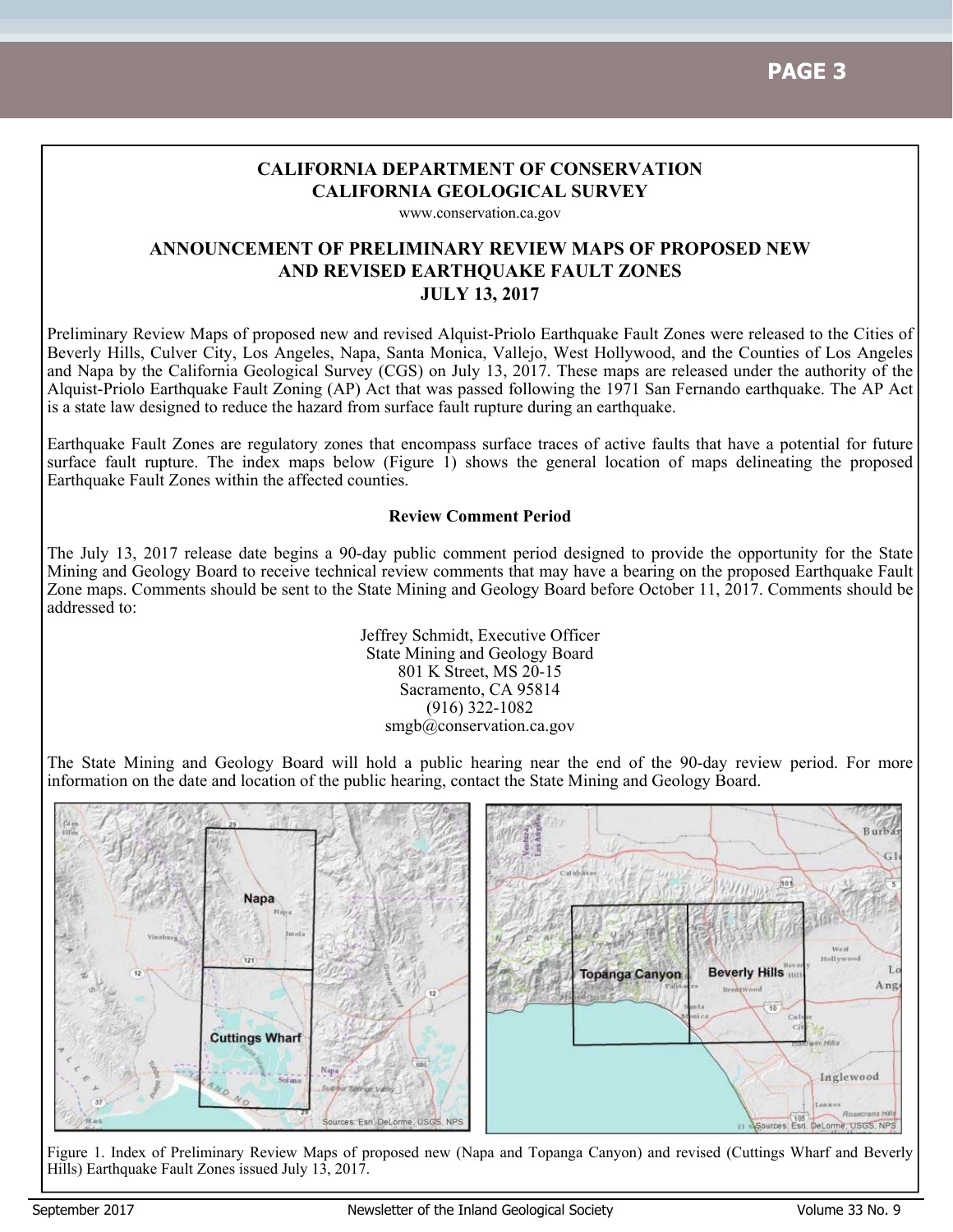# **CALIFORNIA DEPARTMENT OF CONSERVATION / CALIFORNIA GEOLOGICAL SURVEY**

www.conservation.ca.gov

The California Geological Survey (CGS) is pleased to announce the release of earthquake regulatory zone maps as a web services product that can be incorporated into geographic information systems (GIS). Access to these maps via the internet provides an alternative to downloading individual 7.5-minute quadrangle maps and an automated way to maintain the most up-to-date versions on individual systems. The web-based earthquake hazard zone maps are now available at this URL: https://spatialservices.conservation.ca.gov/arcgis/ rest/services/CGS\_Earthquake\_Hazard\_Zones and include:

- Alquist-Priolo Earthquake Fault Zones
- Alquist-Priolo Earthquake Fault Zone Fault Traces
- $\square$  Seismic Hazard Zones for Earthquake-triggered Landslides
- □ Seismic Hazard Zones for Liquefaction
- $\Box$  Seismic Hazard Zones for Overlapping Areas of Landslide and Liquefaction
- Areas not evaluated for Landslide and Liquefaction Hazards.

Attributes included with these data provide links to reports on how the maps were prepared and to the PDF cartographic versions. Metadata pages are available at:

- □ https://maps.conservation.ca.gov/cgs/metadata/SHP\_Fault\_Zones.html
- https://maps.conservation.ca.gov/cgs/metadata/SHP\_Fault\_Traces.html
- https://maps.conservation.ca.gov/cgs/metadata/SHP\_Landslide\_Zones.html
- □ https://maps.conservation.ca.gov/cgs/metadata/SHP\_Liquefaction\_Zones.html
- □ https://maps.conservation.ca.gov/cgs/metadata/SHP\_LQLS\_Overlap\_Zone.html
- □ https://maps.conservation.ca.gov/cgs/metadata/SHP\_Unevaluated.html

Access to the 7.5-minute quadrangle tile data is still available through the CGS Information Warehouse (http://maps.conservation.ca.gov/ cgs/informationwarehouse/). These data include GIS Shapefiles and metadata, GeoPDF cartographic maps, as well as associated reports.

Also to be released in the next few weeks is a GeoApp that will include these zone maps and incorporates statewide parcel data, which will allow users to determine very quickly whether any particular property is included within these regulatory zones.

If you have any questions or comments on these new web services, please contact Tim McCrink, CGS Seismic Hazards Program Manager, at (916) 324-2549 or Tim.McCrink@Conservation.ca.gov.

# **Invitation to Submit Photos**

### **Do you have an interesting photo to share?**

IGS would like to begin publishing photographs submitted by members of **geologic localities or items of interest.**  Subjects may include field site geology, field trip localities, mineral specimens, water issues, etc. Be creative! Photos must be your own work product. Submit your exemplary photo with your name, the approximate date and location, and a short (paragraph) description of the photo to any IGS board member for consideration for publication in an upcoming newsletter.

# **Links to Publications**

Each month, Greg Johnson brings published articles to the IGS meeting which may be of interest to members. Selected articles can be accessed in electronic form at ftp:// dpwftp.co.la.ca.us/pub/GMED/ geology/Geologic%20Articles/.

Thanks, Greg, for making these articles available!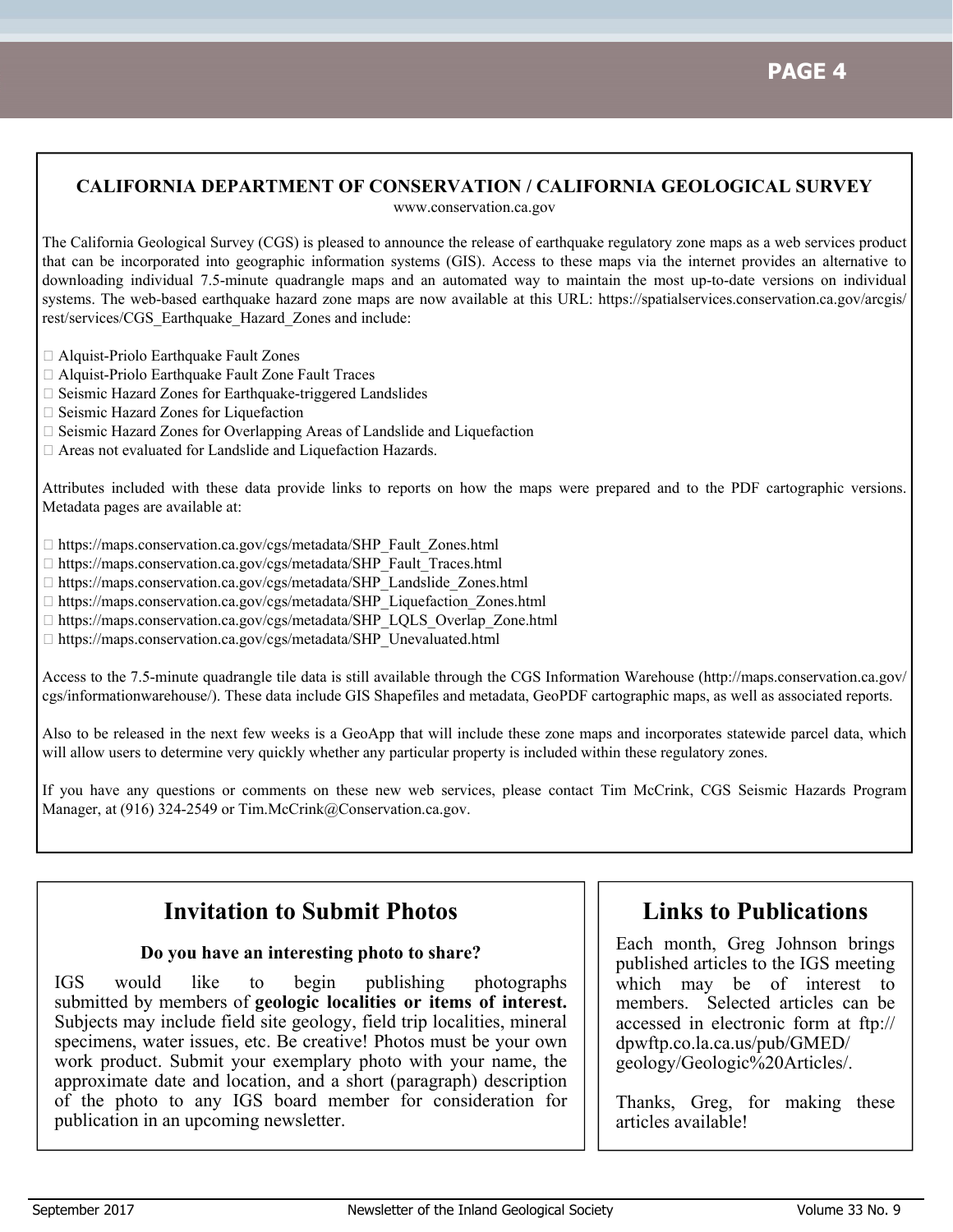# **Upcoming Meetings/Events**

# **Inland Geological Society**

The Inland Geological Society typically meets the first Wednesday or Thursday of each month. Our October meeting will be held on Wednesday, October 4th. For more information, visit our website at www.inlandgeo.org.

# **South Coast Geological Society**



Monthly dinner meetings are typically the 1st Monday of the month at The Hilton DoubleTree Hotel, 7 Hutton Centre Drive, Santa Ana. The September meeting will be held on Monday, September 11th, due

to the Labor Day holiday. Thomas L. Davis, PG, will present his talk titled "Fault displacement hazards at Aliso Canyon and Honor Rancho natural gas storage fields, southern California." For more information, visit the association website at www.southcoastgeo.org.

# **AEG—Southern California Section**



The next meeting of the AEG— Southern California Section has not been announced yet. For more information, visit the association website at www.aegsc.org.

# **AEG—Inland Empire Chapter**



Monthly dinner meetings are typically the third Wednesday of the month at Pinnacle Peak Steakhouse, 2533 S. La Cadena Drive, Colton. The AEG—Inland Empire Chapter is on summer sabbatical through September. For more information, visit the association

website at www.aegsc.org/chapters/ inlandempire.

# **San Diego Association of Geologists**



topic have not been announced yet. For more information, visit the association website at www.sandiegogeologists.org.

# **Los Angeles Basin Geological Society**



Monthly lunch meetings are typically the 4th Thursday of the month from  $11:30$  am to  $1:00$  pm at the Willow Street Conference Center, 4101 E. Willow Street, Long Beach. The next meeting of the Los Angeles Basin Geology Society has not been announced

yet. For more information, visit the association website at www.labgs.org.

# **AEG—60th Annual Meeting**



The AEG 60th Annual Meeting is scheduled for September 10-16, 2017, at the Antlers Hotel, Colorado Springs, Colorado. For more information and updates, go to www.AEGAnnualMeeting.org.

# **Geological Society of America (GSA) Annual Meeting**

The GSA Annual Meeting, scheduled for October 22-25, 2017, at the Washington State Convention Center, Seattle, Washington. For more information and updates, go to www.geosociety.org/AnnualMeeting.

# **Rock & Gem Shows—various locations**

Various rock and mineral shows will be held throughout southern California. To find one near you, visit www.rockngem.com, then select the Show Dates tab.